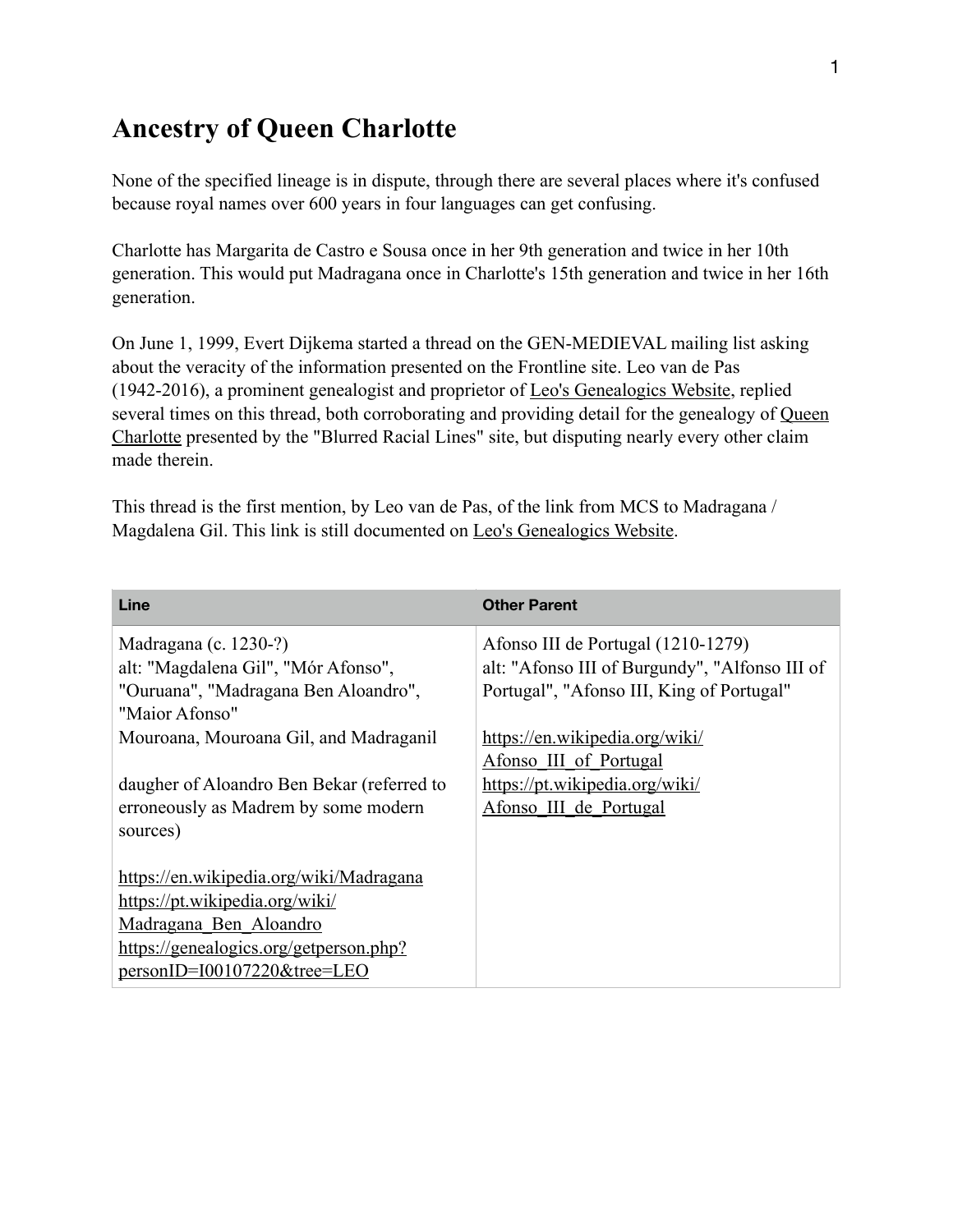| Line                                                                                                                                                                                                                                                                                       | <b>Other Parent</b>                                                                                |
|--------------------------------------------------------------------------------------------------------------------------------------------------------------------------------------------------------------------------------------------------------------------------------------------|----------------------------------------------------------------------------------------------------|
| Martim Afonso Chichorro (1250–1313)<br>https://en.wikipedia.org/wiki/<br>Martim Afonso Chichorro<br>https://pt.wikipedia.org/wiki/<br>Martim Afonso Chichorro                                                                                                                              | Inês Lourenço de Valadares (c. 1250)<br>child of Maria Mendes de Sousa                             |
| Martim Afonso Chichorro II (1280-?)<br>a/k/a Martin Afonso de Sousa Chichorro<br>https://en.wikipedia.org/wiki/<br>Martim Afonso Chichorro II<br>https://pt.wikipedia.org/wiki/<br>Martim Afonso Chichorro II                                                                              | Aldonça Anes de Briteiros (c. 1280)                                                                |
| Vasco Martims de Sousa Chichorro (c.<br>1320-1386)<br>https://en.wikipedia.org/wiki/<br>Vasco Martins de Sousa<br>https://pt.wikipedia.org/wiki/<br>Vasco Martins de Sousa Chichorro                                                                                                       | Estefânia Garcia (c. 1350)                                                                         |
| Afonso Vasques de Sousa (c. 1370-1425)<br>"o Cavalleiro" ("The Knight")<br>https://pt.wikipedia.org/wiki/<br>Afonso Vasques de Sousa                                                                                                                                                       | Leonor Lopes de Sousa (1380-1421)                                                                  |
| Mécia de Sousa (c. 1410 - ?)<br>"Maria de Sousa"                                                                                                                                                                                                                                           | Fernando de Castro (c. 1360-1441)                                                                  |
| Margarita de Castro e Sousa (c. 1440)<br>a/k/a/ Margarida de Castro,<br>Margarita de Castro e Souza,<br>Margarita de Castro y Sousa,<br>Margarita de Castro y Souza<br>"Margarida de Castro, Dame de Saint Aubin"<br>https://genealogics.org/getperson.php?<br>personID=I00107209&tree=LEO | Jean II de Neufchâtel (1414-1489)<br>https://de.wikipedia.org/wiki/<br>Jean_II. de_Neufch%C3%A2tel |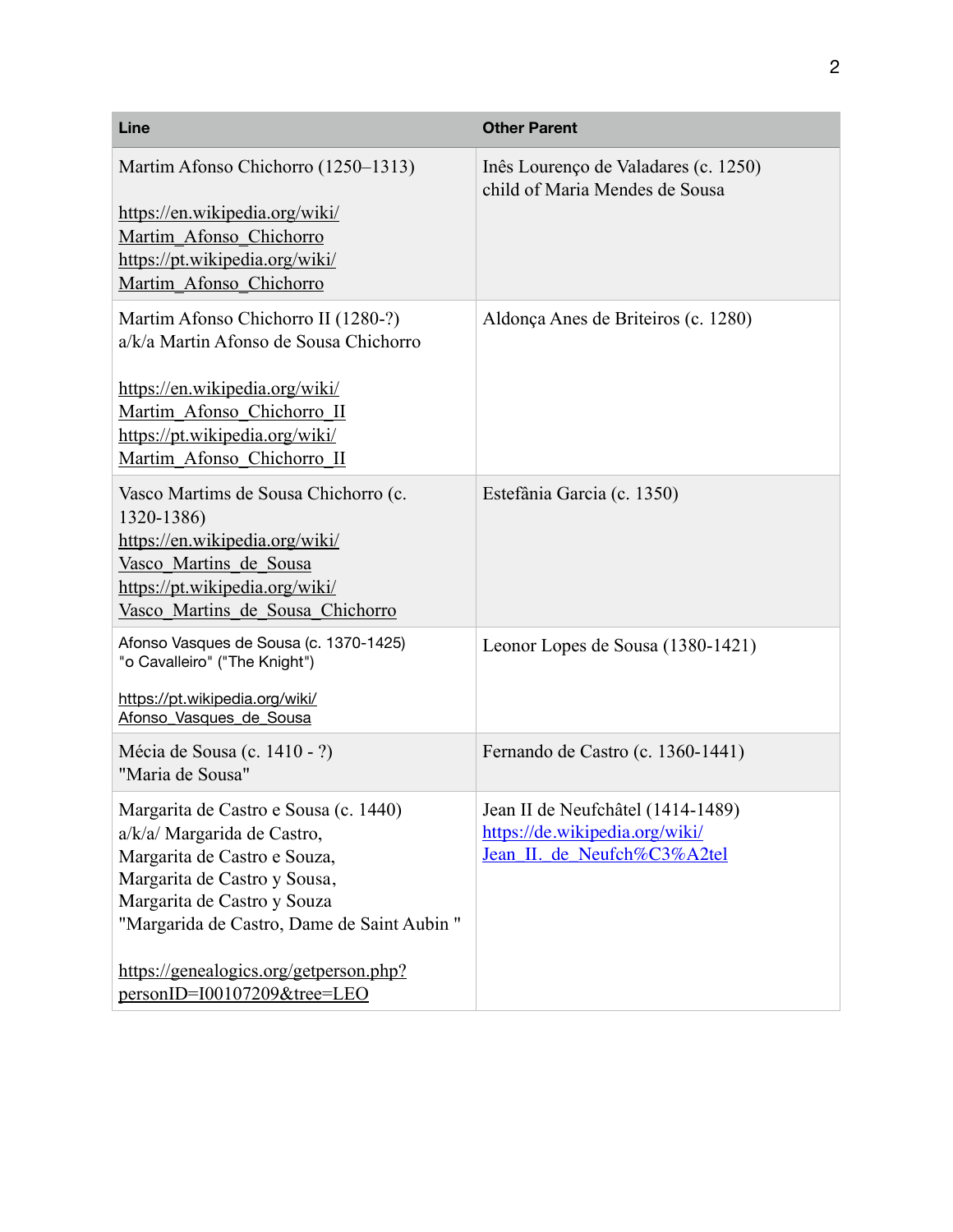| Line                                                                                                                                                                                                                                                    | <b>Other Parent</b>                                                                                    |
|---------------------------------------------------------------------------------------------------------------------------------------------------------------------------------------------------------------------------------------------------------|--------------------------------------------------------------------------------------------------------|
| Ferdinand de Neufchatel (1452-1522)<br>Sire de Narnay, Montagu<br>https://www.geni.com/people/Ferdinand-de-<br>Neufch%C3%A2tel-Sire-de-Narnay-<br>Montaigu/6000000006727796512                                                                          | Claude de Vergy (1474-1512)<br>https://www.geni.com/people/Claude-de-<br>Vergy/6000000006727796519     |
| Antoinette de Neufchatel (1500-1544)<br>Heiress of Neuviller                                                                                                                                                                                            | Philipp, Graf von Salm, Wild-Rheingraf zu<br>Dhaun, Lord of Salm, (1492-1521)                          |
| Margarethe von Dhaun (1521-1576),<br>a/k/a Margarethe Wild-und rheingrafin von<br>Dhaun<br>a/k/a Countess Margarethe zu Salm, Wild- und<br>Rheingrafin zu Dhaun                                                                                         | Eberard XII. von Erbach (1511-1564)<br>a/k/a Eberhard XII, Count of Erbach                             |
| Georg III. von Erbach (1548-1605)<br>a/k/a George III, Graf von Erbach<br>a/k/a George III, Count of Erbach-Breuberg<br>https://de.wikipedia.org/wiki/<br>Georg III. (Erbach)<br>https://en.wikipedia.org/wiki/<br>George III, Count of Erbach-Breuberg | Gräfin Marie von Barby-Mühlingen<br>$(1563 - 1619)$<br>a/k/a Countess Maria von Barby und<br>Mühlingen |

#### Branches

https://genealogics.org/relationship.php?

altprimarypersonID=&savedpersonID=I00008954&secondpersonID=&maxrels=6&disallowspo uses=0&generations=6&tree=LEO&primarypersonID=I00026026

| First Branch (from Leo van de Pais) |  |
|-------------------------------------|--|
|                                     |  |

| Line                                                           | <b>Other Parent</b>                                                                                                                                                 |
|----------------------------------------------------------------|---------------------------------------------------------------------------------------------------------------------------------------------------------------------|
| Christina<br>Countess Christiane zu Erbach (1596-1646)         | Graf Wilhelm von Nassau-Siegen<br>https://de.wikipedia.org/wiki/<br>Wilhelm (Nassau-Hilchenbach)<br>https://en.wikipedia.org/wiki/<br>William of Nassau-Hilchenbach |
| Countess Elisabeth Charlotte von Nassau-<br>Siegen (1626-1694) | Fürst Georg Friedrich von Waldeck (1620–1692)<br>https://de.wikipedia.org/wiki/<br>Georg_Friedrich_(Waldeck-Eisenberg)                                              |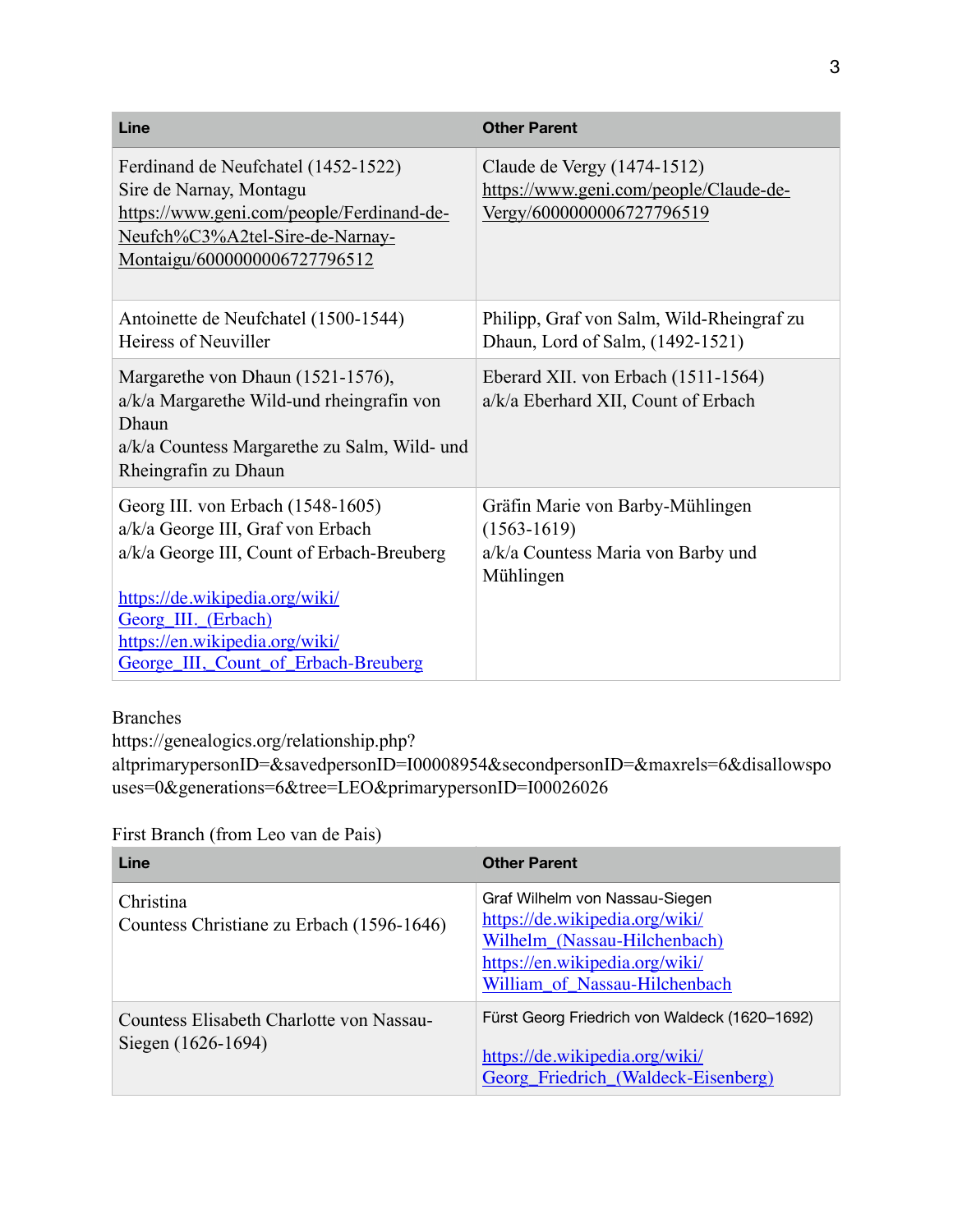| Line                                     | <b>Other Parent</b>                                                                                          |
|------------------------------------------|--------------------------------------------------------------------------------------------------------------|
| Sophie Henriette von Waldeck (1662-1702) | Ernst, Herzog von Sachsen-Hildburghausen<br>https://de.wikipedia.org/wiki/Ernst_(Sachsen-<br>Hildburghausen) |
| Ernst Friedrich I of Saxe-Hildburghausen | Sophia Albertine                                                                                             |

## Second Branch (Wikipedia and [http://www.englishmonarchs.co.uk/hanover\\_14.html](http://www.englishmonarchs.co.uk/hanover_14.html))

| Line                                                                                         | <b>Other Parent</b>                                                                                                                          |
|----------------------------------------------------------------------------------------------|----------------------------------------------------------------------------------------------------------------------------------------------|
| Georg Albrecht I (1597-1647)<br>a/k/a George Albrecht I, Graf von Erbach                     | Countess Elisabeth Dorothea zu Hohenlohe-<br>Schillingsfürst (1617-1655)<br>a/k/a Elisabeth Dorothea, Grafin zu Hohenlohe-<br>Schillingsfurs |
| Georg Ludwig I von Erbach-Erbach (1643-1693)<br>a/k/a Georg Ludwig I, Graf von Erbach-Erbach | Amalie Katharina von Waldeck-Eisenberg<br>$(1640 - 1697)$                                                                                    |
| Sophia Albertine                                                                             | Ernst Friedrich I of Saxe-Hildburghausen                                                                                                     |

### Third Branch

| Line                                                    | <b>Other Parent</b>                                                                                                                                                 |
|---------------------------------------------------------|---------------------------------------------------------------------------------------------------------------------------------------------------------------------|
| Christina<br>Countess Christiane zu Erbach (1596-1646)  | Graf Wilhelm von Nassau-Siegen<br>https://de.wikipedia.org/wiki/<br>Wilhelm (Nassau-Hilchenbach)<br>https://en.wikipedia.org/wiki/<br>William of Nassau-Hilchenbach |
| Maria Magdalena, Gräfin von Nassau-Siegen               | Philipp Theodor, Graf zu Waldeck                                                                                                                                    |
| Amalie Katharina von Waldeck-Eisenberg<br>$(1640-1697)$ | Georg Ludwig I von Erbach-Erbach (1643-1693)<br>a/k/a Georg Ludwig I, Graf von Erbach-Erbach                                                                        |
| Sophia Albertine                                        | Ernst Friedrich I of Saxe-Hildburghausen                                                                                                                            |

### De-branched

| Line                                                                                                                                                 | <b>Other Parent</b>                                                                                         |
|------------------------------------------------------------------------------------------------------------------------------------------------------|-------------------------------------------------------------------------------------------------------------|
| Ernst Friedrich I, Herzog von Sachsen-<br>Hildburghhausen 1681-1724<br>https://de.wikipedia.org/wiki/<br>Ernst Friedrich I. (Sachsen-Hildburghausen) | Sophie Albertina, Grafin von Erbach<br>https://de.wikipedia.org/wiki/<br>Sophia_Albertine_von_Erbach-Erbach |